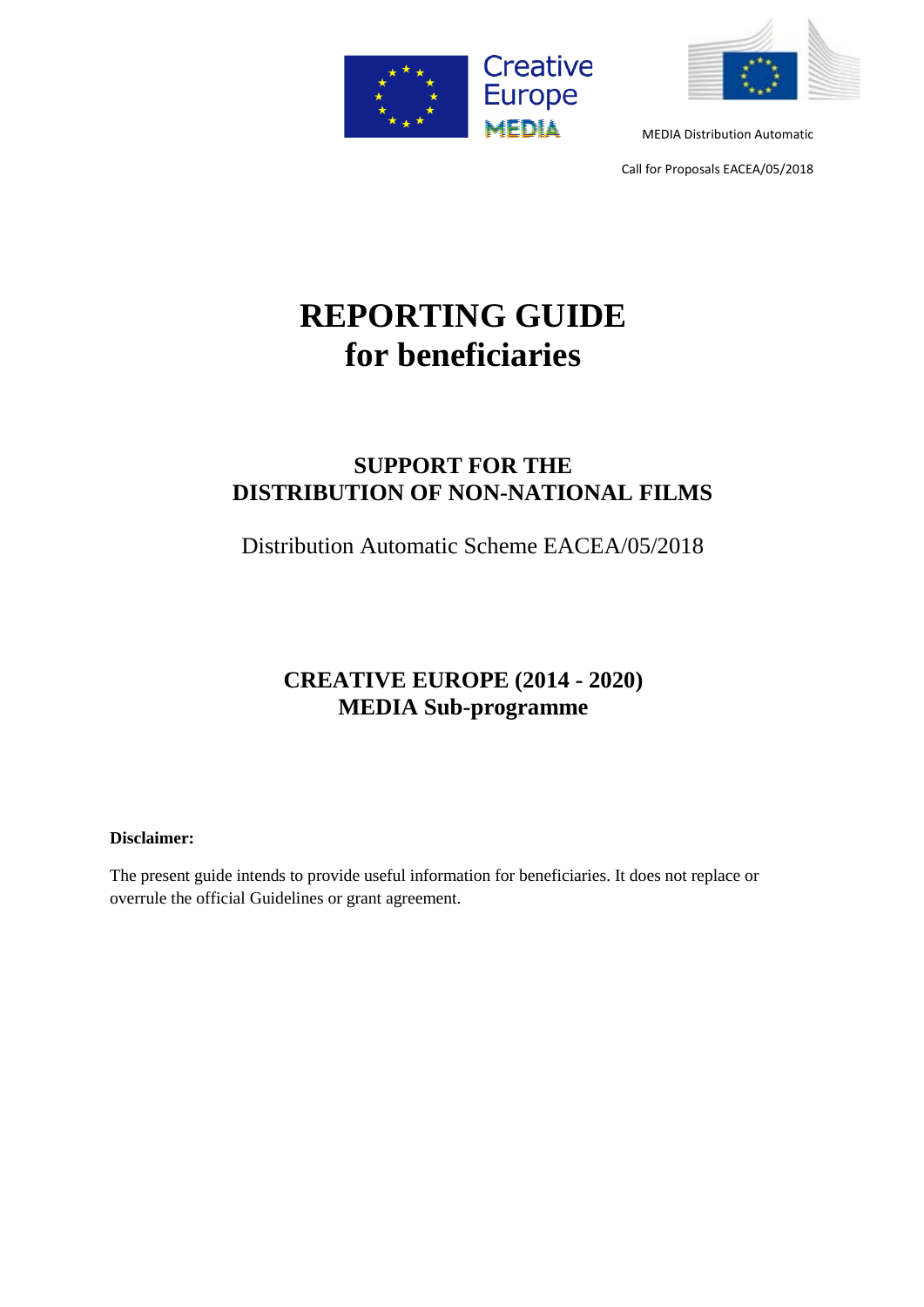



Call for Proposals EACEA/05/2018

This Guide for beneficiaries provides practical guidance on how to submit reports to the Call for proposals of the Distribution Automatic Scheme launched under the Creative Europe MEDIA Subprogramme.

Before submitting a report, please ensure that you have carefully read the grant agreement that you signed with EACEA and the Call Guidelines of the Distribution Automatic Scheme. We strongly recommend that you read the **e-reports user guide** "How to complete and submit a project report using e-Reports" [https://eacea.ec.europa.eu/creative-europe/beneficiaries-space/distribution](https://eacea.ec.europa.eu/creative-europe/beneficiaries-space/distribution-automatic-support-2018_en)[automatic-support-2018\\_en](https://eacea.ec.europa.eu/creative-europe/beneficiaries-space/distribution-automatic-support-2018_en)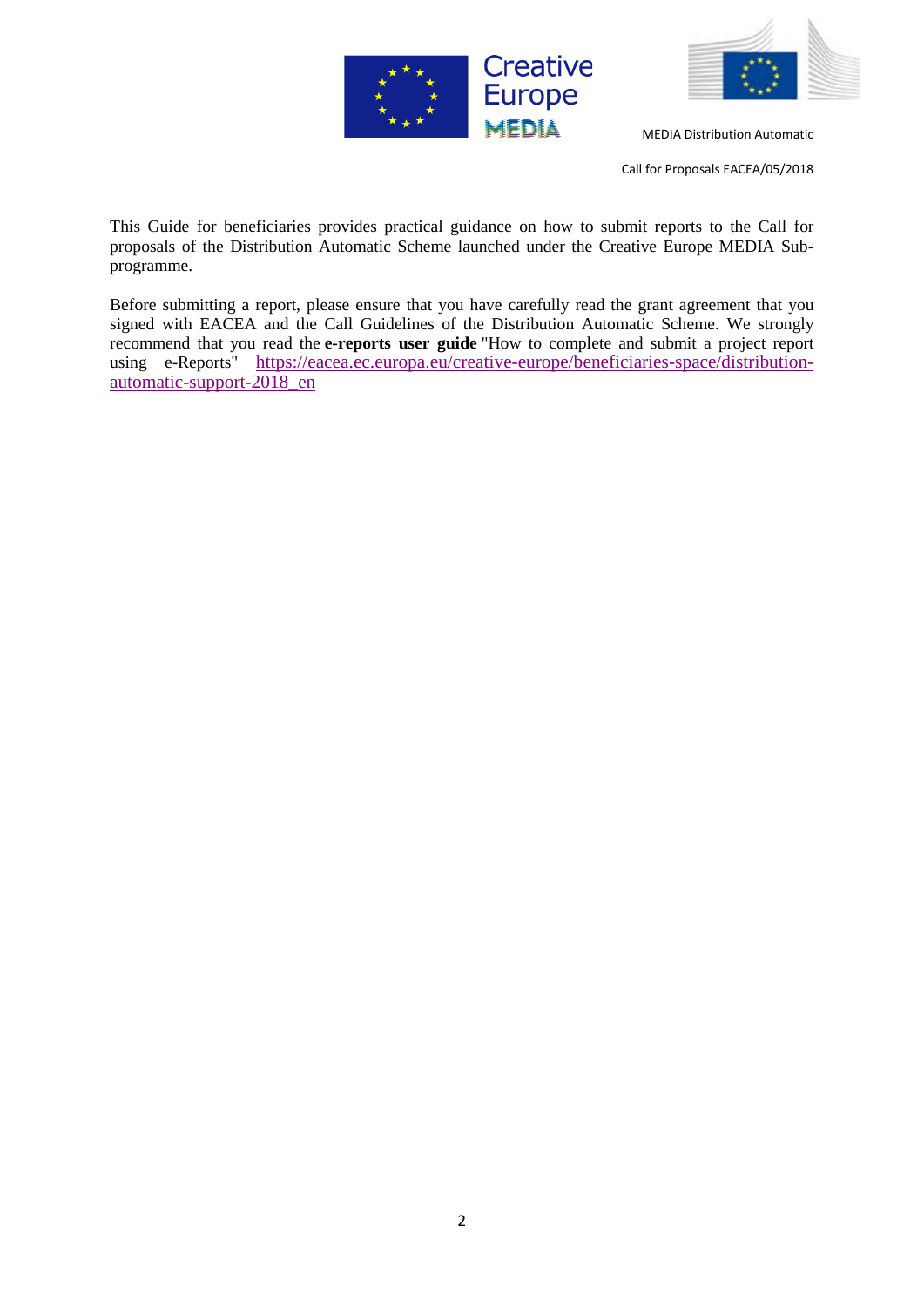



Call for Proposals EACEA/05/2018

# **TABLE OF CONTENTS**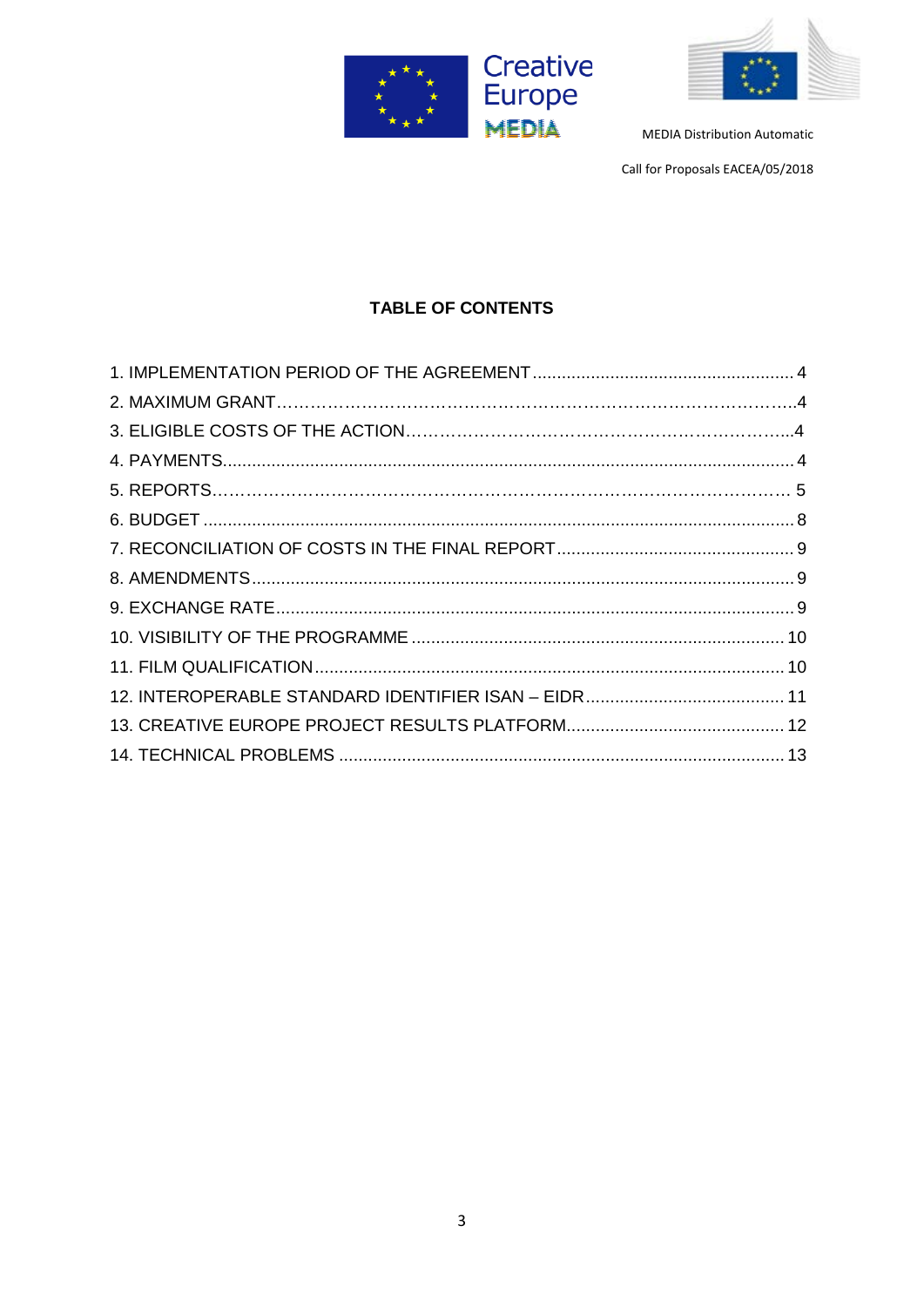



Call for Proposals EACEA/05/2018

# **1. IMPLEMENTATION PERIOD OF THE AGREEMENT**

The action and the implementation period of the agreement start on the "starting the date of the action" set out in Article I.2.2 of the grant agreement and last 24 months from that date.

This period can be extended with a maximum duration of six months as per section 6 of the guidelines Upon acceptance by the Agency, an amendment to the grant agreement will be issued. (see section 8. Amendments of this Reporting Guide).

# **2. MAXIMUM GRANT**

The maximum grant is stated in article I.3 of the grant agreement. The final grant will be either this maximum grant or 60% of the total eligible costs, whichever is the lower.

# **3. ELIGIBLE COSTS OF THE ACTION**

Information on eligible costs can be found in the call guidelines (section 11.2) and in the grant agreement (article II.19).

Staff costs, travel and subsistence allowances and purchase costs of equipment, all related to the action, are not eligible.

# **Important:**

- For films declared under "Heading 1 Film financing" to be eligible: the (co)production and/or distribution contract must be signed during the implementation period of the agreement.
- For films declared under "Heading 2 Release costs" to be eligible: the film(s) must be released within the implementation period of the agreement.
- All dates of invoices for costs must be within this implementation period.

# **4. PAYMENTS**

Up to three payments can be made under the grant agreement. Please check article I.5.1 of the grant agreement.

- First pre-financing (if applicable)
- Second pre-financing (if applicable)
- Final payment of the balance.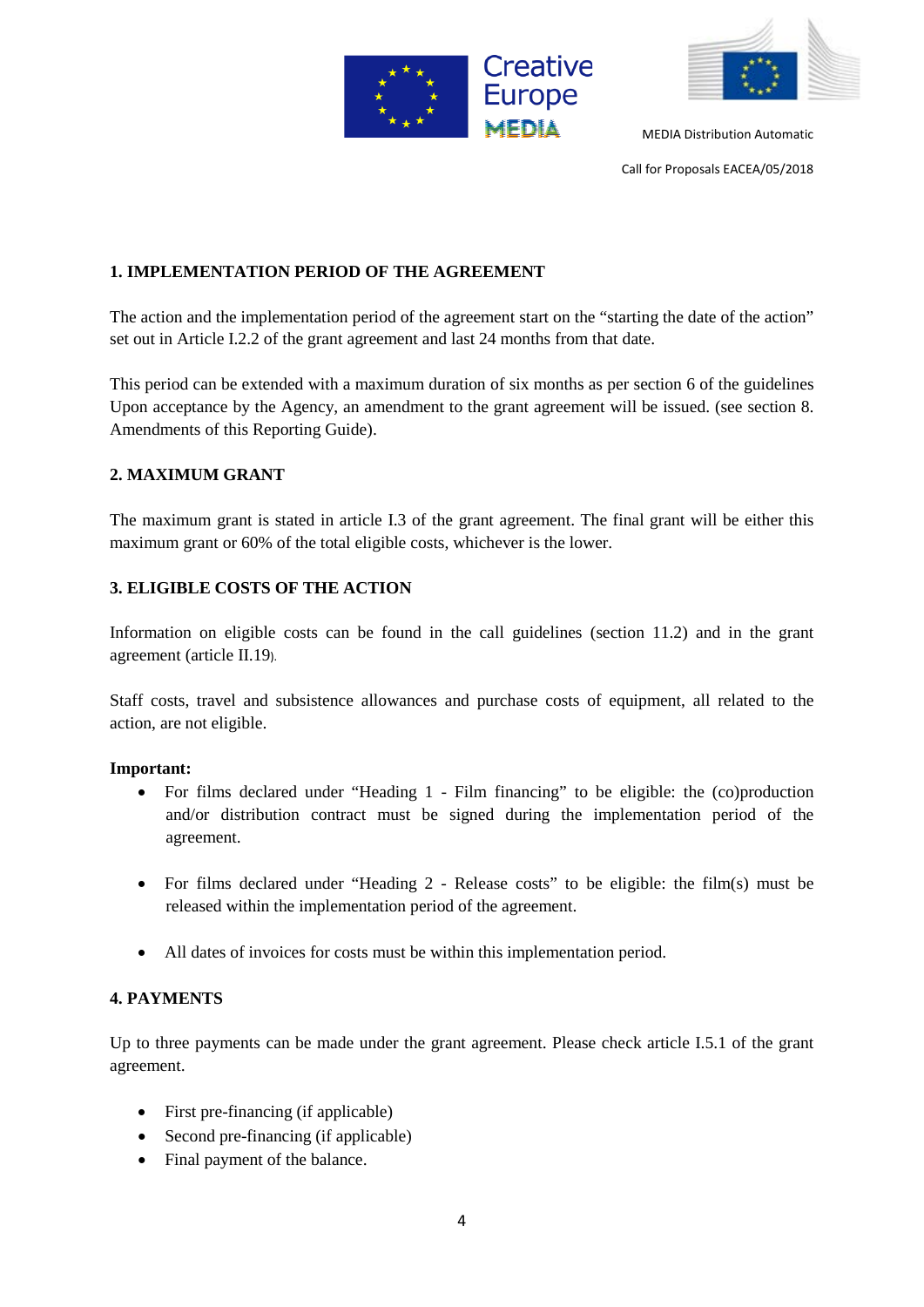



Call for Proposals EACEA/05/2018

# **Period of payments:**

- The first pre-financing payment is made within 30 calendar days from the date of signature of the grant agreement.
- The second pre-financing is made within 60 calendar days from the date of submission of the progress report.
- The final payment of the balance is made within 60 calendar days from the date of submission of the final report.

#### **Amount of payments:**

- First pre-financing: upon signature of the grant agreement: 30% of the maximum grant;
- Second pre-financing: upon submission of the progress report: 30% of the maximum grant if 70% of the first pre-financing payment has been spent (shown in the progress report). If less than 70% has been spent, the second pre-financing will be calculated as follows: (30% of the maximum grant) minus ((70% of the first pre-financing payment) minus (amount used)).
- Final payment of the balance:
	- If the total pre-financing payments are lower than the final grant: payment of the balance.
	- If the total pre-financing payments exceed the final grant: recovery of the difference.

Payments are made in EUR.

The Agency will send you a notification letter for the second pre-financing and the final payment. In the first case, the notification will specify the amount due as second pre-financing; in case of the balance, the total cost of the project and the final EU grant will be stated.

In the event that the grant agreement does not foresee pre-financing payments (art I.1.5), only one final payment will be paid after the submission and approval of the final report.

# **5. REPORTS**

Reporting is done electronically through the Funding and Tendering Opportunities in the Single Electronic Data Interchange Area (SEDIA) [https://ec.europa.eu/info/funding](https://ec.europa.eu/info/funding-tenders/opportunities/portal/screen/home)[tenders/opportunities/portal/screen/home,](https://ec.europa.eu/info/funding-tenders/opportunities/portal/screen/home) which is a single entry point also for the management of your grants.

In order to ensure that your costs are eligible, we strongly recommend, as you move along with your project, to submit your films for qualification and to check the status of the films you report on (see section 11. Film Qualification).

We also recommend that you carefully read the user guide "How to complete and submit a project report using e-Reports" [https://eacea.ec.europa.eu/creative-europe/beneficiaries](https://eacea.ec.europa.eu/creative-europe/beneficiaries-space/distribution-automatic-support-2018_en)[space/distribution-automatic-support-2018\\_en](https://eacea.ec.europa.eu/creative-europe/beneficiaries-space/distribution-automatic-support-2018_en)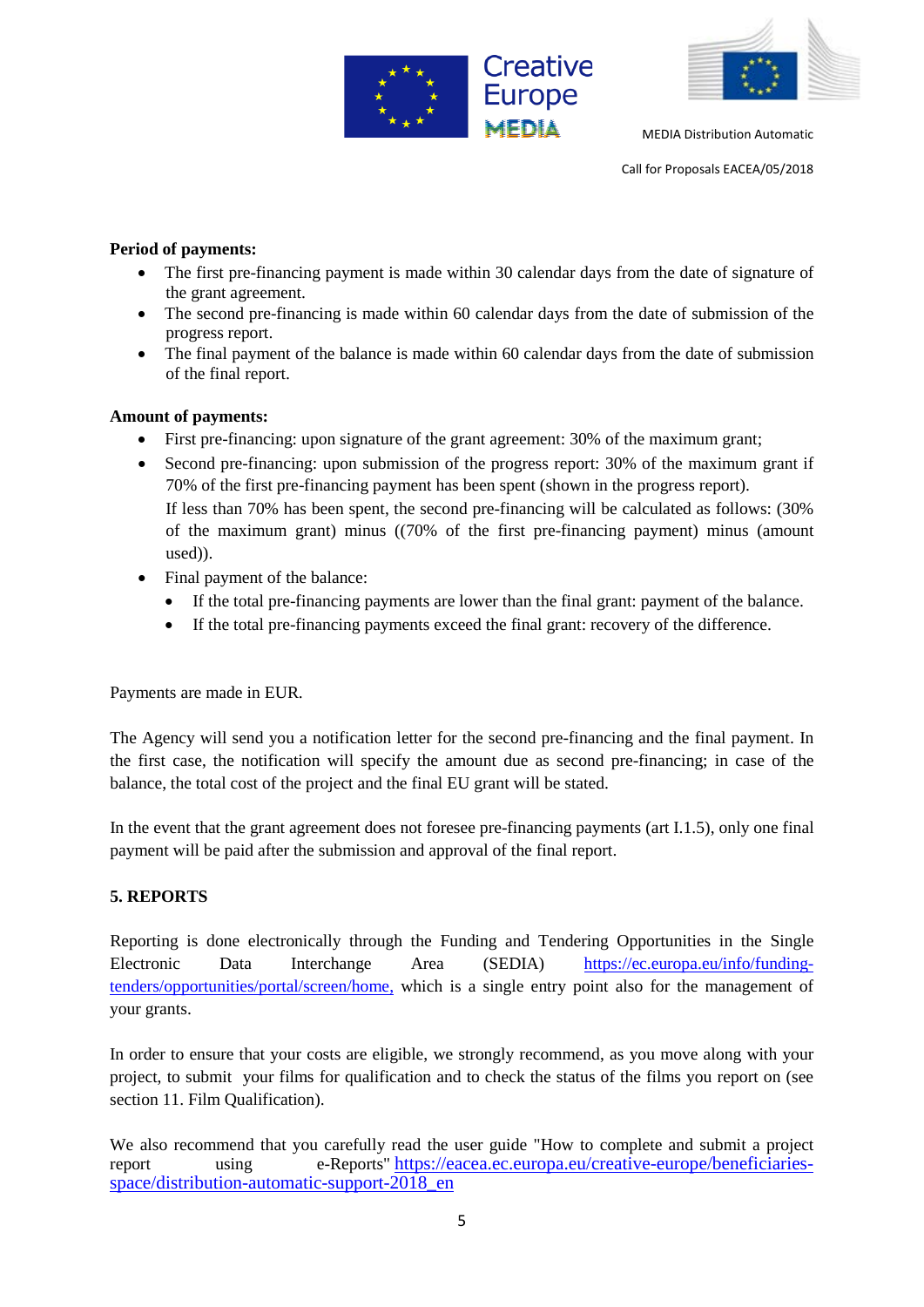



Call for Proposals EACEA/05/2018

# **PROGRESS REPORT ON THE IMPLEMENTATION OF THE ACTION**

To request the second pre-financing, a **Progress Report** must be submitted.

This can be done when at least 70% of the first pre-financing has been spent.

The progress report consists of:

- 1. **a costs statement** (=statement on the use of the previous pre-financing instalment), following the structure of the forecast budget in the grant agreement (Annex III), where you state the costs made, up to the moment of submission of the Progress Report.
- 2. **a progress activity report** (= technical report on progress), where you describe the progress of the action, films acquired, released, etc. and any changes to the distribution strategy as submitted with the application.
- 3. **a second pre-financing payment request**, to be downloaded from the beneficiaries' space on the Creative Europe website.

#### **Important:**

- Films must be qualified (status "OK" in the film database) in order to be declared in the progress report (see section 11. Film Qualification).
- Reporting can be made on a maximum of 10 different eligible non-national films. Reinvestment on the same film in different categories of costs is allowed, but reinvestment on the same film for the same category of costs under different calls for proposals is not possible.
- For all films submitted under heading 1: Film financing, please submit the co-production or distribution agreement with the producer and/or sales agent, with a hand written statement "Copy certified as true" signed by the legal representative of the company.
- For all films submitted under heading 2: Release costs, please, only submit films released at the latest on the date of submission of the progress report. If the date of first theatrical release of the film falls after the date of submission of the progress report, the costs will be rejected.
- Fill out the interoperable standard identifier (ISAN or EIDR) (see section 12 below).
- Changes to the global budget should be explained and a request for an amendment should be made if necessary (for example, if you have costs in a heading where initially no amount was forecast – see 6. Budget and 8. Amendments)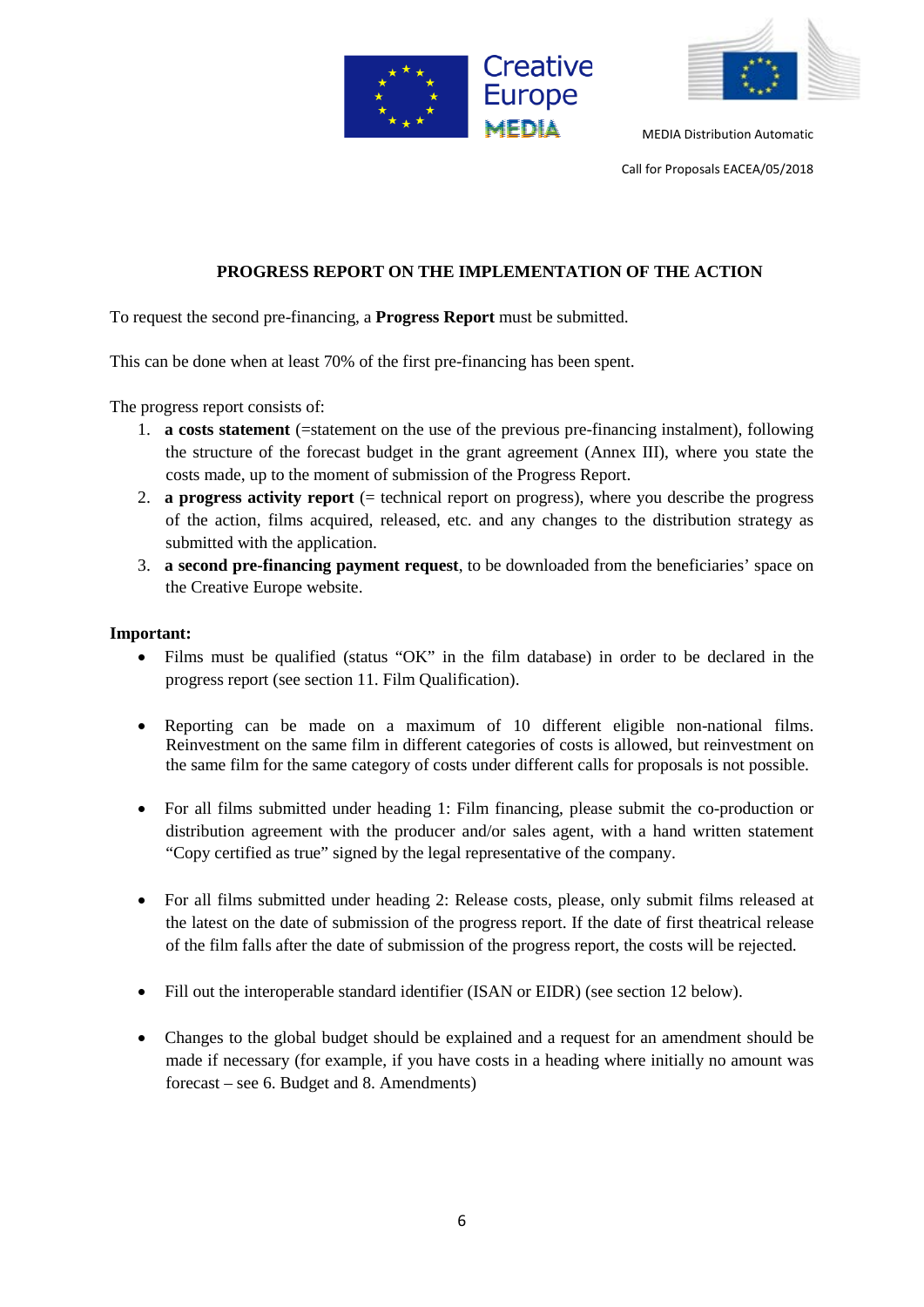



Call for Proposals EACEA/05/2018

# **FINAL REPORT ON THE IMPLEMENTATION OF THE ACTION**

To request the payment of the balance, a **Final Report must be submitted,** at the latest 2 months after the end of the period of the action.

The final report consists of:

- 1. **a costs statement** (= final financial statement), following the structure of the forecast budget in the grant agreement (Annex III), where final costs of the action are declared, from the beginning to the end.
- 2. **a final activity report,** (=final technical report) which details the results of the action, the films acquired and released, and how the distribution strategy as submitted with the application has evolved.
- 3. **a final payment request**, to be downloaded from the beneficiaries' space on the Creative Europe website.

# **Important:**

- Films must be qualified (status OK in the film database) in order to be declared in the final report (see section 11. Film Qualification).
- Reporting can be made on a maximum of 10 different eligible non-national films. Reinvestment on the same film in different categories of costs is allowed. Please note that reinvestment on the same film for the same category of costs under different calls for proposals is not possible.
- For all films submitted under heading 1: film financing, please submit the co-production or distribution agreement with the producer and/or sales agent, with a hand written statement "Copy certified as true" signed by the legal representative of the company (except if already submitted with the progress report).
- Fill out the interoperable standard identifier (ISAN or EIDR) (see section 12 below).
- Changes to the global budget should be explained. A request for an amendment should be made if necessary (for example, if you have costs in a heading where initially no amount was forecast – see sections 6. Budget and 8. Amendments). This request for amendment must be made and approved before the submission of the final report (and requested at the latest one month before the end of the implementation period of the agreement).
- Once the final report has been submitted, amendments are no longer possible (see section 8. Amendments)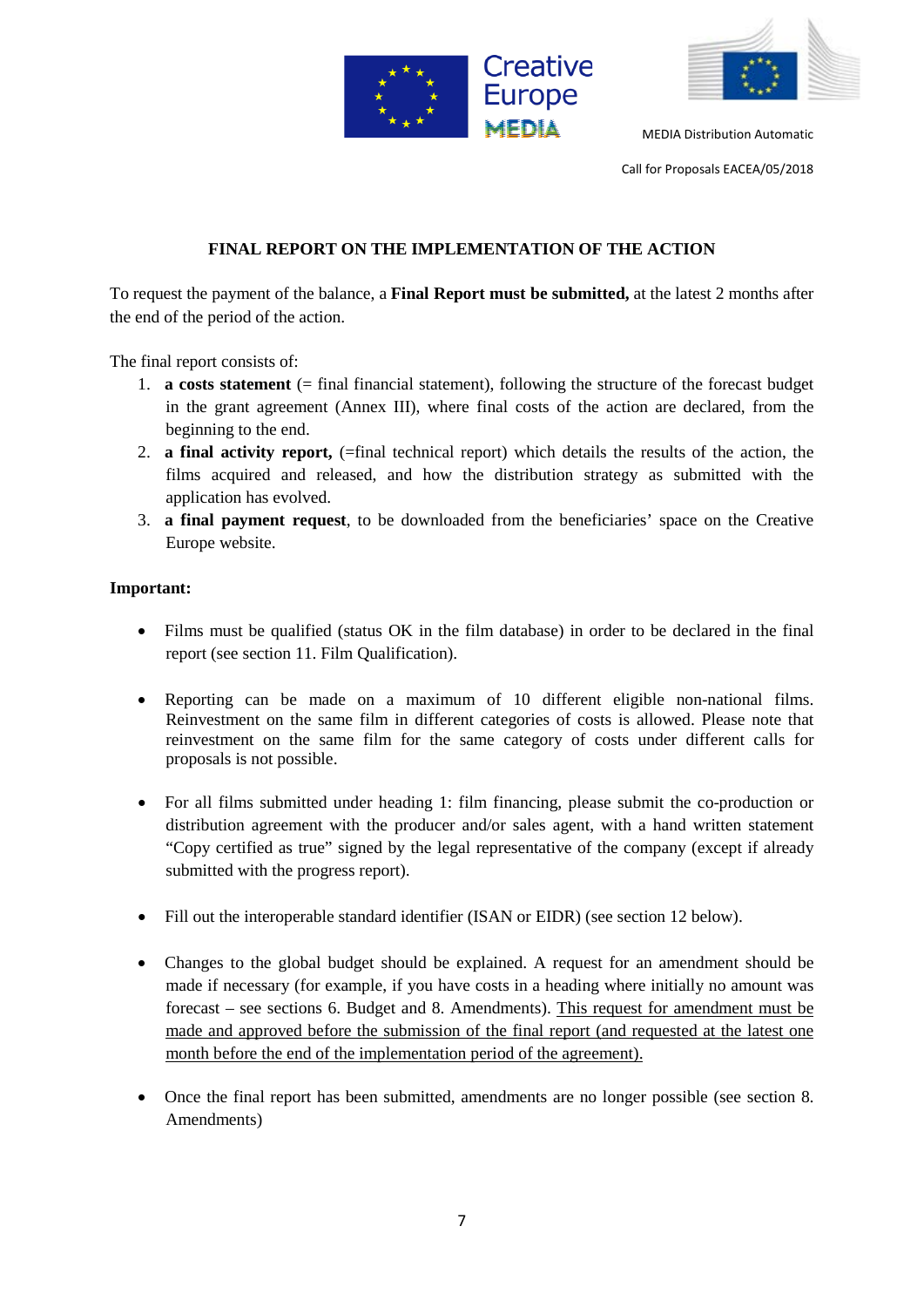



Call for Proposals EACEA/05/2018

**Where the grant is more than EUR 60.000 and less than EUR 750.000,** the final report must be accompanied by the Report of Factual Findings on the Final Financial Report – Type I. See the guidance notes: [https://eacea.ec.europa.eu/sites/eacea](https://eacea.ec.europa.eu/sites/eacea-site/files/annex_iii_guidance_notes_audit_type_i_03-2014_en.pdf)[site/files/annex\\_iii\\_guidance\\_notes\\_audit\\_type\\_i\\_03-2014\\_en.pdf](https://eacea.ec.europa.eu/sites/eacea-site/files/annex_iii_guidance_notes_audit_type_i_03-2014_en.pdf) EACEA Documents Register / Audit procedure type I and II / For grant agreement/grant decision signed as from 01/04/2014 / Type I - Audit Certificate on Final Financial Report

**Where the grant is equal to or more than EUR 750.000,** the final report must be accompanied by the Report of Factual Findings on the Final Financial Report – Type II. See the guidance notes: [https://eacea.ec.europa.eu/sites/eacea-site/files/annex\\_iv\\_guidance\\_notes\\_audit\\_type\\_ii\\_03-](https://eacea.ec.europa.eu/sites/eacea-site/files/annex_iv_guidance_notes_audit_type_ii_03-2014_en.pdf) [2014\\_en.pdf](https://eacea.ec.europa.eu/sites/eacea-site/files/annex_iv_guidance_notes_audit_type_ii_03-2014_en.pdf)

EACEA Documents Register / Audit procedure type I and II / For grant agreement/grant decision signed as from 01/04/2014 / Type II - Audit Certificate on Final Financial Report

*As stated in the guidance notes, the Report of factual findings is composed of the following documents:* 

- *Cover letter (according to the mandatory text)*
- *Annex 1 – Information about the Grant Agreement/Decision;*
- *Annex 2 – Specific procedures to be performed;*
- *Annex 3 – Compulsory report Format and procedures to be performed.*
- *AND* the cost breakdown relating to the Action, compiled, dated and signed by the beneficiary *and countersigned by the auditor (or competent public officer).*

Where the grant is less than or equal to EUR 60.000, there is no audit certification needed but, upon the analysis of the final report, the Agency may ask you:

- **For heading 1 - film financing:** 
	- o Specific invoices and /or a copy of the proofs of payments, withholding tax, and/or offsetting.
- **For heading 2 - release costs:** 
	- o Specific invoices, royalty statement(s), promotion materials and/or proof of release.

# **6. BUDGET**

Please read carefully the explanatory note at the end of the Estimated Distribution Budget (annex III of the grant agreement). As indicated in the note, additional headings (where no amount initially forecast) can be added but only after prior approval by the Agency by amendment to the initial estimated budget.

Under sub-heading 1.2 investment in minimum guarantee, in case of multi-territory acquisition, you must reduce the amount of the MG to the eligible amount for the territory concerned. For that purpose, please use the table to the territorial division of the MG on page 19 of the call guidelines.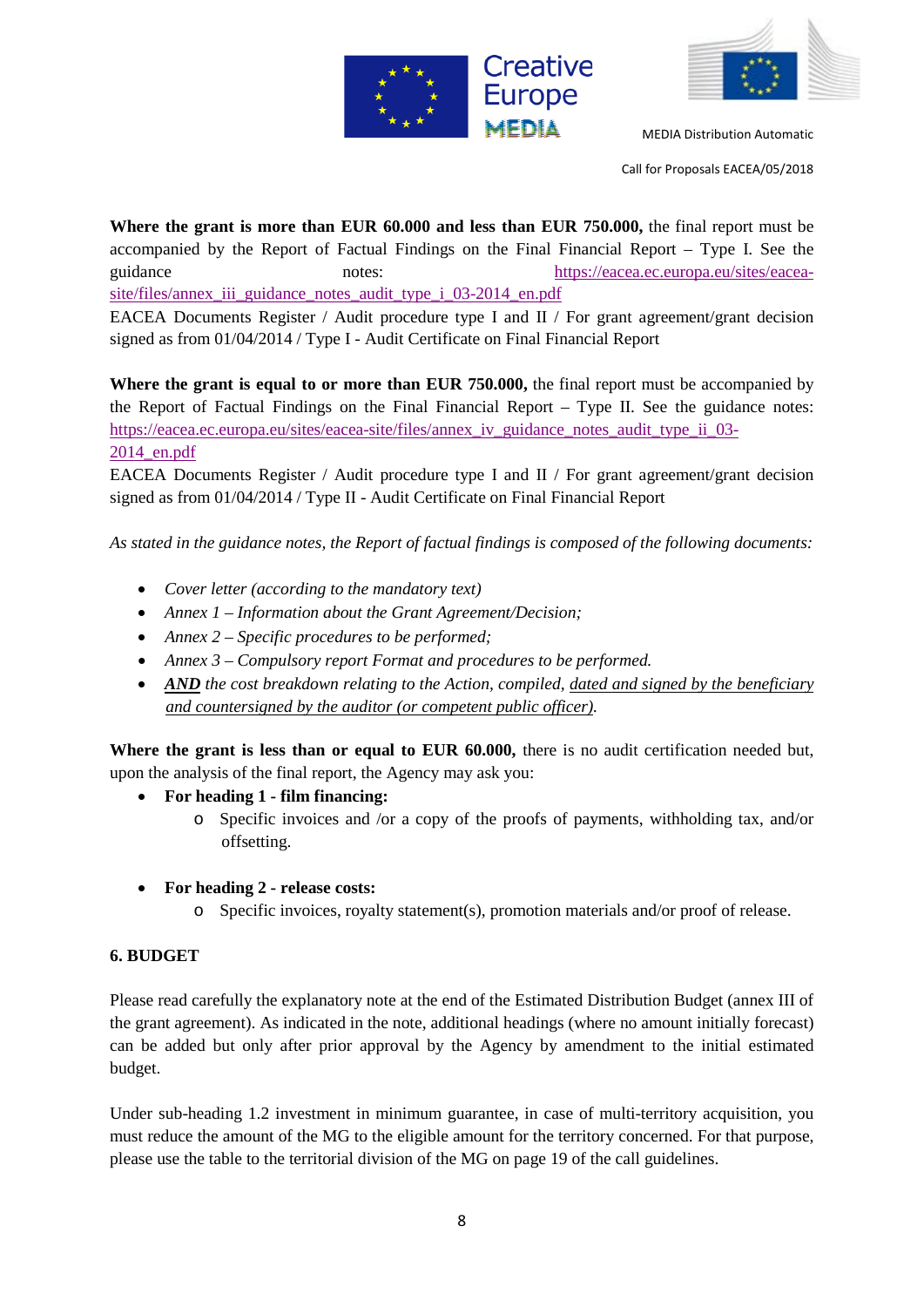



Call for Proposals EACEA/05/2018

In the e-report, the total costs and the total income must be balanced. This means that the total of your costs must be equal to the total of your income.

# **7. RECONCILIATION OF COSTS IN THE FINAL REPORT**

It is of great importance that you are able to reconcile the costs declared in the final report.

At any time, during the desk review of your final report, or in case of an audit, you might be asked to deliver proof of the amounts declared. In this case, the Agency will only accept a clear breakdown of the invoices.

# **8. AMENDMENTS**

The Agency can make an amendment to the grant agreement, in the case of change of legal representative, bank account, legal address, contact details, budget and implementation period. Any request for an amendment must be done by letter and signed by the legal representative. A scan of the signed letter can be sent by email to [EACEA-DISTRIBUTION-AUTOMATIC@ec.europa.eu.](mailto:EACEA-DISTRIBUTION-AUTOMATIC@ec.europa.eu) It must be submitted at the latest 1 month before the end of the period of the action.

# **9. EXCHANGE RATE**

Beneficiary and affiliated entities with general accounts in a currency other than the euro must convert costs incurred in another currency into euros at the average of the daily exchange rates published in the C series of the *Official Journal of the European Union* (available at [http://www.ecb.europa.eu/stats/exchange/eurofxref/html/index.en.html\)](http://www.ecb.europa.eu/stats/exchange/eurofxref/html/index.en.html), determined over the corresponding reporting period (i.e. from the starting date of the implementation period until the date of submission of the report).

If no daily euro exchange rate is published in the *Official Journal of the European Union* for the currency in question, conversion must be made at the average of the monthly accounting rates established by the Commission and published on its website [\(http://ec.europa.eu/budget/contracts\\_grants/info\\_contracts/inforeuro/inforeuro\\_en.cfm\)](http://ec.europa.eu/budget/contracts_grants/info_contracts/inforeuro/inforeuro_en.cfm), determined over the corresponding reporting period.

The beneficiary with general accounts in euros must convert costs incurred in another currency into euros in accordance with their usual accounting practices.

IMPORTANT! This exchange rate must be applied on the amounts stated in the invoices! Not on the amounts paid!

# **10. VISIBILITY OF THE PROGRAMME**

Since you are getting a grant from the European Union, you are required to contribute to the visibility of the Creative Europe -MEDIA programme.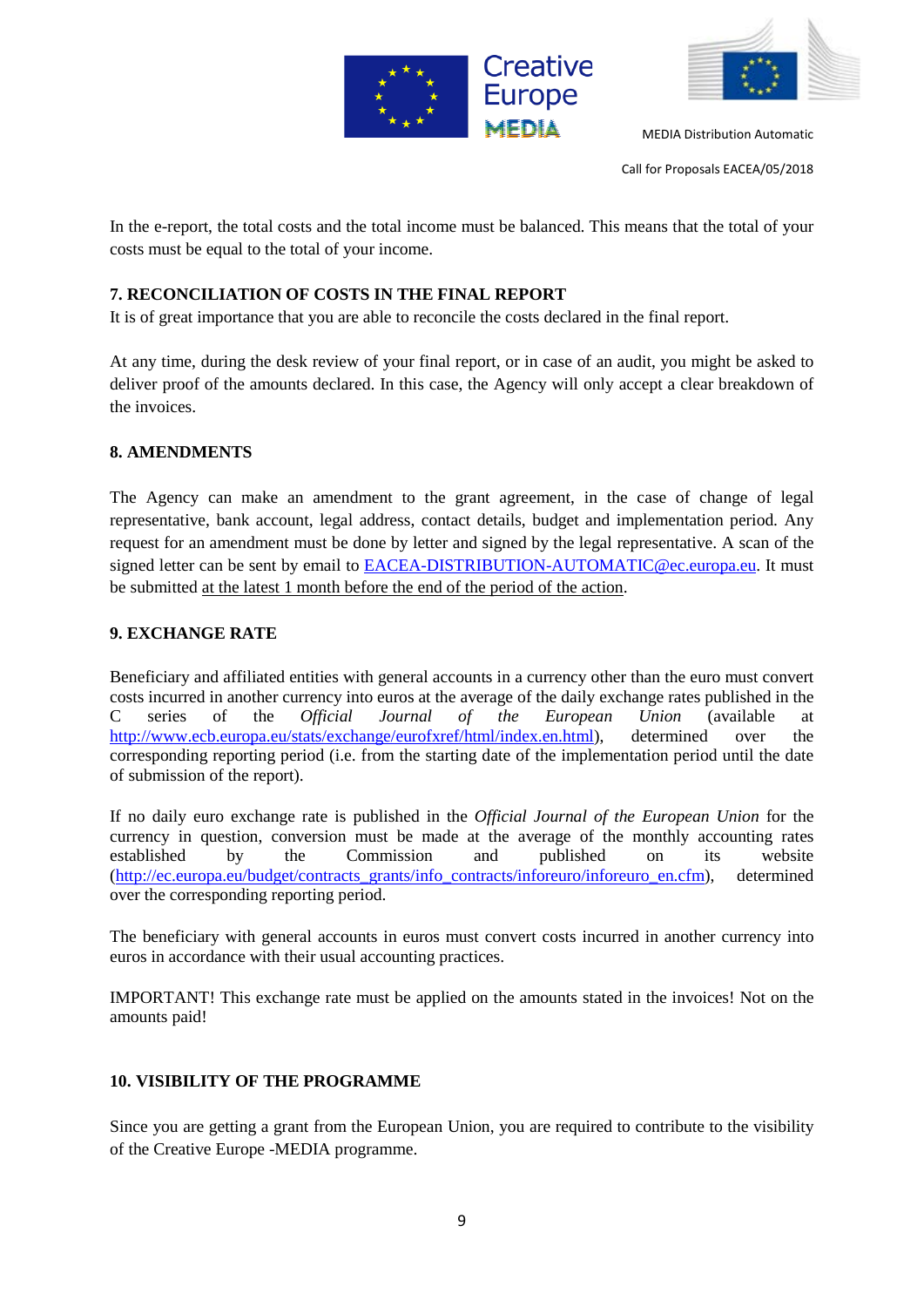



Call for Proposals EACEA/05/2018

- 1. For the screening of the film in the cinema: the animated logo is obligatory and must appear before the film.
- 2. For trailers (in cinema and online): choice of use of the animated or static logo.
- 3. It can be added to the distributor's clip in front of the trailer or after the trailer. The logo just being part of the credit block at the end is not sufficient.
- 4. For electronic posters (animated or static): choice of use of the animated or static logo.
- 5. The beneficiary is obliged to visibly put the static logo on its website as well as on all communication and publication about the action, including the printed posters.

The logo can be downloaded from [https://eacea.ec.europa.eu/about-eacea/visual-identity\\_en](https://eacea.ec.europa.eu/about-eacea/visual-identity_en)

IMPORTANT! In case you don't respect these rules on visibility, the Agency may apply a 20% reduction rate on the maximum amount of the grant. Please see Art I.10 of your grant agreement.

#### **11. FILM QUALIFICATION**

If in the progress report, a film is declared that is not yet qualified as European, the costs for that film will be rejected immediately.

If in the final report a film is declared that is not yet qualified as European, you will be able to submit the proof. However if that film turns out to be ineligible (non-European or national), the costs for that film will be rejected and you will not be able to introduce new costs on another film.

Therefore it is strongly recommended that the films in the report are qualified at the time of submission of the reports.

Films must comply with the requirements as set out in the call guidelines in section 6.2 Eligible activities.

Beneficiaries must check the eligibility status of the films they want to report, in the MEDIA film database<https://eacea.ec.europa.eu/mediaPgm/>

Status "OK" means the film has been qualified as European.

Status "Not OK" means the film is not qualified as European.

Status "missing info" means that EACEA cannot qualify the film based on the information received. Beneficiaries can contact [EACEA-DISTRIBUTION-FILM-](mailto:EACEA-DISTRIBUTION-FILM-QUALIFICATION@ec.europa.eu)[QUALIFICATION@ec.europa.eu](mailto:EACEA-DISTRIBUTION-FILM-QUALIFICATION@ec.europa.eu) for more information.

Status "in progress" means the film has been submitted but that its status has not yet been determined.

To submit a new film, beneficiaries must fill out the Film form and send it together with the film financing plan signed and dated by the lead producer of the film to the functional mailbox: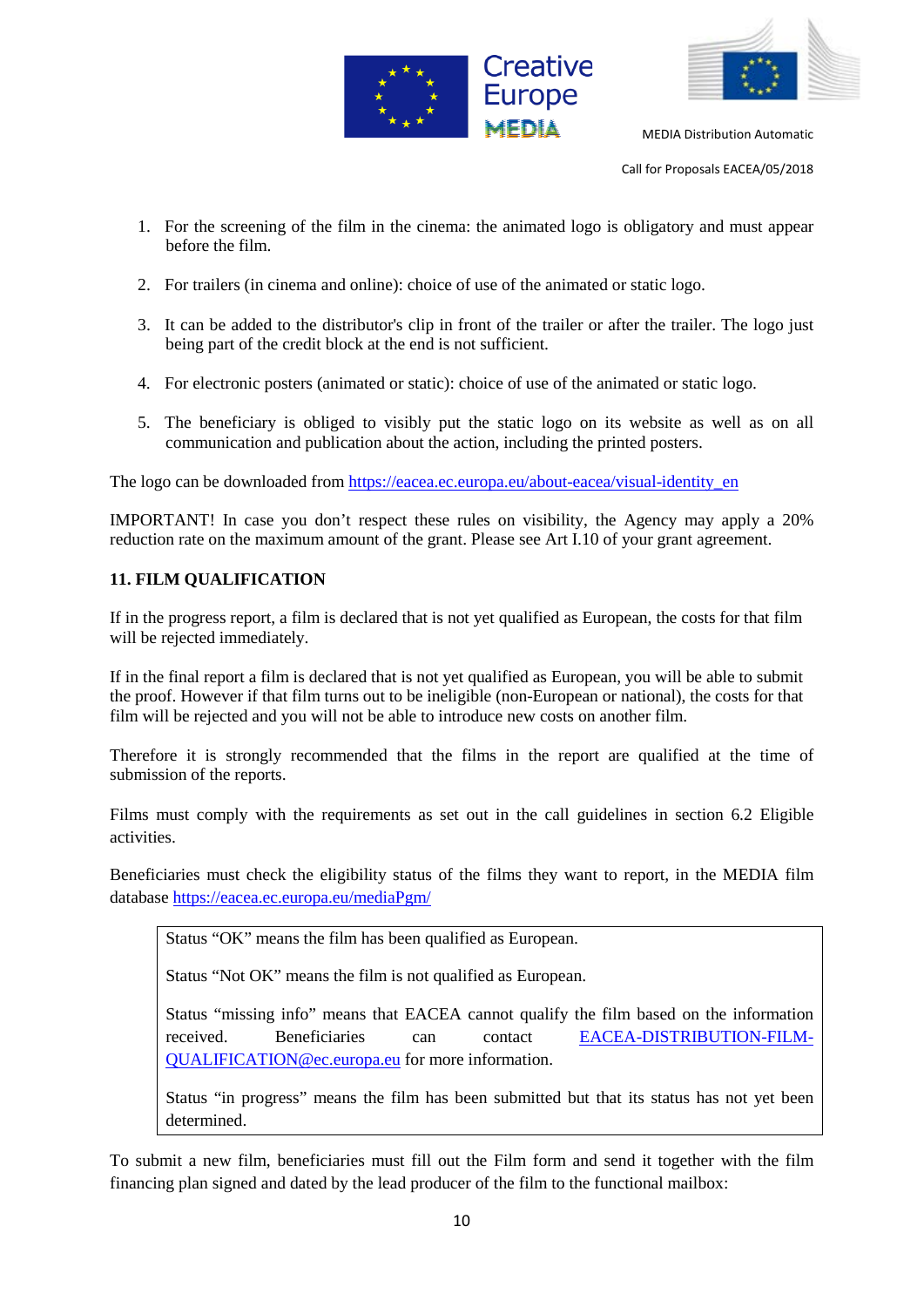



Call for Proposals EACEA/05/2018

#### [EACEA-DISTRIBUTION-FILM-QUALIFICATION@ec.europa.eu](mailto:EACEA-DISTRIBUTION-FILM-QUALIFICATION@ec.europa.eu)

The beneficiary can use the following film financing plan template for their convenience. It must be signed by the lead producer.

[https://eacea.ec.europa.eu/sites/eacea-site/files/750MB/sample\\_film\\_financing\\_plan\\_-\\_indicative.doc](https://eacea.ec.europa.eu/sites/eacea-site/files/750MB/sample_film_financing_plan_-_indicative.doc)

Films will only be qualified once EACEA has received all the necessary information.

Only costs linked to eligible films will be accepted at the moment of the analysis of the progress and/or final report.

Any question related to the qualification of a film must be sent to the following address: [EACEA-](mailto:EACEA-DISTRIBUTION-FILMQUALIFICATION@ec.europa.eu)[DISTRIBUTION-FILMQUALIFICATION@ec.europa.eu](mailto:EACEA-DISTRIBUTION-FILMQUALIFICATION@ec.europa.eu)

# **12. INTEROPERABLE STANDARD IDENTIFIER**

In the e-reports, you are asked to fill out the interoperable standard identifier of the film. We accept an ISAN or EIDR. ISAN and EIDR are identifiers for audiovisual works (like an ISBN for books).

You can find more info on the respective websites: [http://www.france-isan.org](http://www.france-isan.org/) and [https://eidr.org](https://eidr.org/)

For you to see if a number was assigned, please consult:

#### **ISAN: https://web.isan.org/public/en/search**

#### **EIDR: https://ui.eidr.org/search**

In the e-reports, you are asked to fill out the interoperable standard identifier of the film. We accept an ISAN or EIDR. ISAN and EIDR are identifiers for audiovisual works (like an ISBN for books).

You can find more info on the respective websites: [http://www.france-isan.org](http://www.france-isan.org/) and [https://eidr.org](https://eidr.org/)

For you to see if a number was assigned, please consult:

ISAN:<https://web.isan.org/public/en/search>

EIDR:<https://ui.eidr.org/search>

#### **What is an ISAN?**

A random number consisting of 24 hexadecimal characters identifying the work, plus 8 characters identifying the version and two control keys, an ISAN is presented and broken down as follows: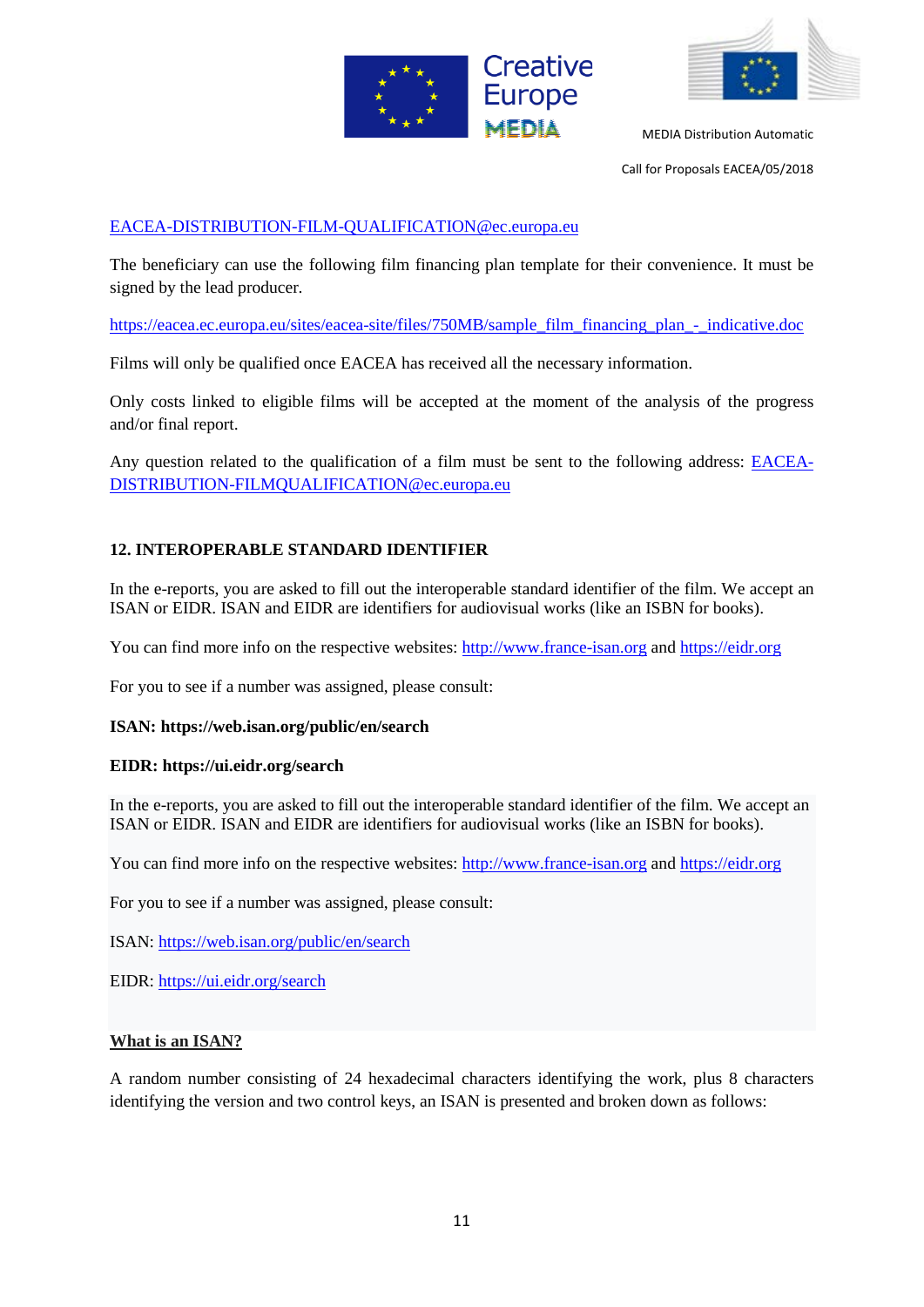



Call for Proposals EACEA/05/2018

| ISAN0000-3BAB-9352-0000-G-0000-0000-Q |             |                |     |
|---------------------------------------|-------------|----------------|-----|
| identification de l'oeuvre            | episode ctl | identification | ctl |
| ou de la tête de série                |             | de la version  |     |

The ISAN number may be allocated - in principle at the request of a producer or his authorized representative - to each audiovisual work of whatever nature ("ISAN-Work" whose last characters are then zero), within the framework of a voluntary registration system. It can also be attributed to each version of a work ("ISAN-Version" or V-ISAN), and this at the request of any type of third party (distributors, broadcasters, technical service providers, ...), according to their needs.

A predictive ISAN number (ISAN "In Dev") can also be assigned to a work in the project stage, from the beginning of its development. It will become an ISAN strictly speaking during the actual realization of the work (ISAN In Dev activated).

Each ISAN number (work, version, or In-Dev) is completed in the ISAN central database by the main descriptive information of the work or version (title, type of work, director, year of production, duration, main performers, features of the version, etc.). In the case of an ISAN In Dev, this descriptive information may be incomplete and modifiable.

#### **What is an EIDR?**

EIDR is a universal Digital Object Identifier (DOI) that uniquely identifies an audiovisual object. It is similar to a UPC code that is used to identify physical packaged goods. EIDR can be used for both physical and digital video objects that are part of the movie and television supply chain.

EIDR is an opaque ID with all information about the registered asset stored in a central registry. Its structure consists of a standard registry prefix, the unique suffix for each asset and a check digit.



EIDR is purely functional without any implication of ownership, making it persistent enough to remain the same despite any change in control or ownership of the underlying asset.

# **13. CREATIVE EUROPE PROJECT RESULTS PLATFORM**

Since you received a grant, information about your project, such as project summary, duration, budget and partnership structure is shared in the Creative Europe Project Results Platform: [https://ec.europa.eu/programmes/creative-europe/projects/.](https://ec.europa.eu/programmes/creative-europe/projects/)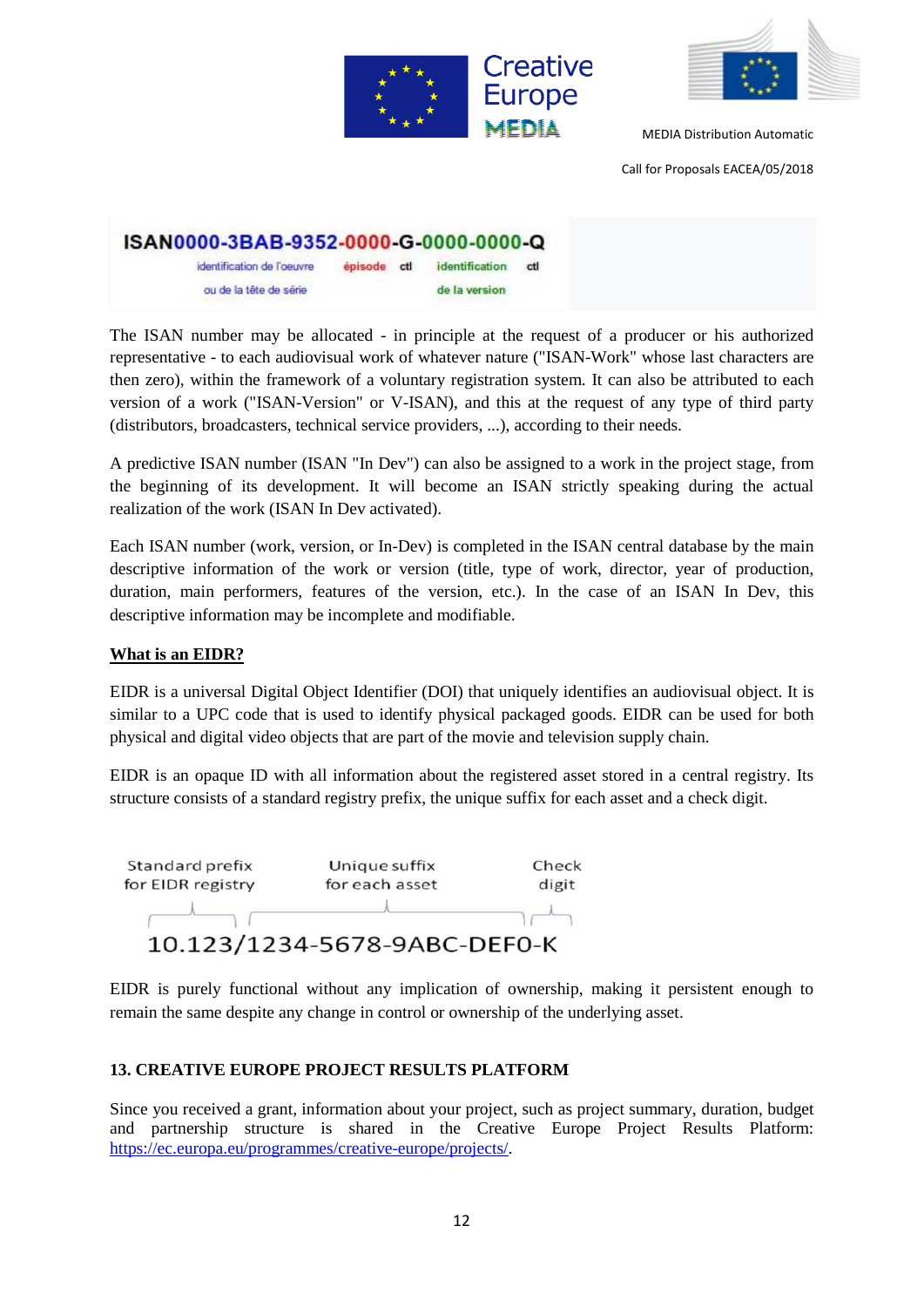



Call for Proposals EACEA/05/2018

Creative Europe PRP is the Dissemination and Exploitation platform that offers a comprehensive overview of projects funded under the Creative Europe programmes, as well as some projects funded under the previous programmes.

Once selected, you received an automated notification with the credentials to log on to your workspace, which is called "Beneficiary's Dashboard". During the course of your project, you are able to add information and results to your project.

In the final report, there will be a field in which you will update the project summary as it has taken its final form. Be as concrete as possible: detail your final project as well as its impact. Please be advised that this is your way of presenting your project to the public. Upon our approval of the final report, this description will replace the description in the Creative Europe Projects Results Platform.

Once your project has reached its end date or once you have submitted your final report, you will receive an automated notification informing you that you can submit your results for review. The status of your project will change into "Available for submission after all results uploaded". We would appreciate if you could include a link to your website and logo, as well as any material that you feel comfortable being made public, and links to the film web pages for the films declared in your report. Please make sure that you have uploaded all the results that you wanted before clicking on the "Submit for Review" button.

Be aware that in the event of non-submission or incomplete submission of the public summary and the project results on the platform, the Agency may suspend the time limit for payment of the balance.

The project results, as well as the final project summary, will be published on the Platform when your project is finalized i.e. once the final report of your project is approved by the Agency.

For information on how to proceed, please see the "Creative Europe Project Results Platform Guide for Beneficiaries" in the Beneficiaries Space on the Creative Europe Website.

# **14. PRACTICAL GUIDANCE IN FILLING OUT THE REPORTS**

#### **Section "IMPLEMENTED ACTIVITIES – Project description" (in the Final e-Report only):**

The text entered here, will be made public in the Creative Europe Results Platform. The Creative Europe Results Platform helps in the dissemination and promotion of projects funded under the Creative Europe programme. As such, please elaborate on the films supported under Reinvestment for this call, including actions taken, for example reasons behind the acquisition of films, promotion material produced and campaigns activities, as well as results obtained (e.g. admissions achieved, success of the campaigns etc.).

#### **Section "Reporting data":**

#### Interoperable standard identifier

Although this field might not appear as mandatory, please note that under the call guidelines (section 6.2 Eligible Activities) if the film has an interoperable standard identifier, such as ISAN or EIDR, it must be indicated in the e-Report.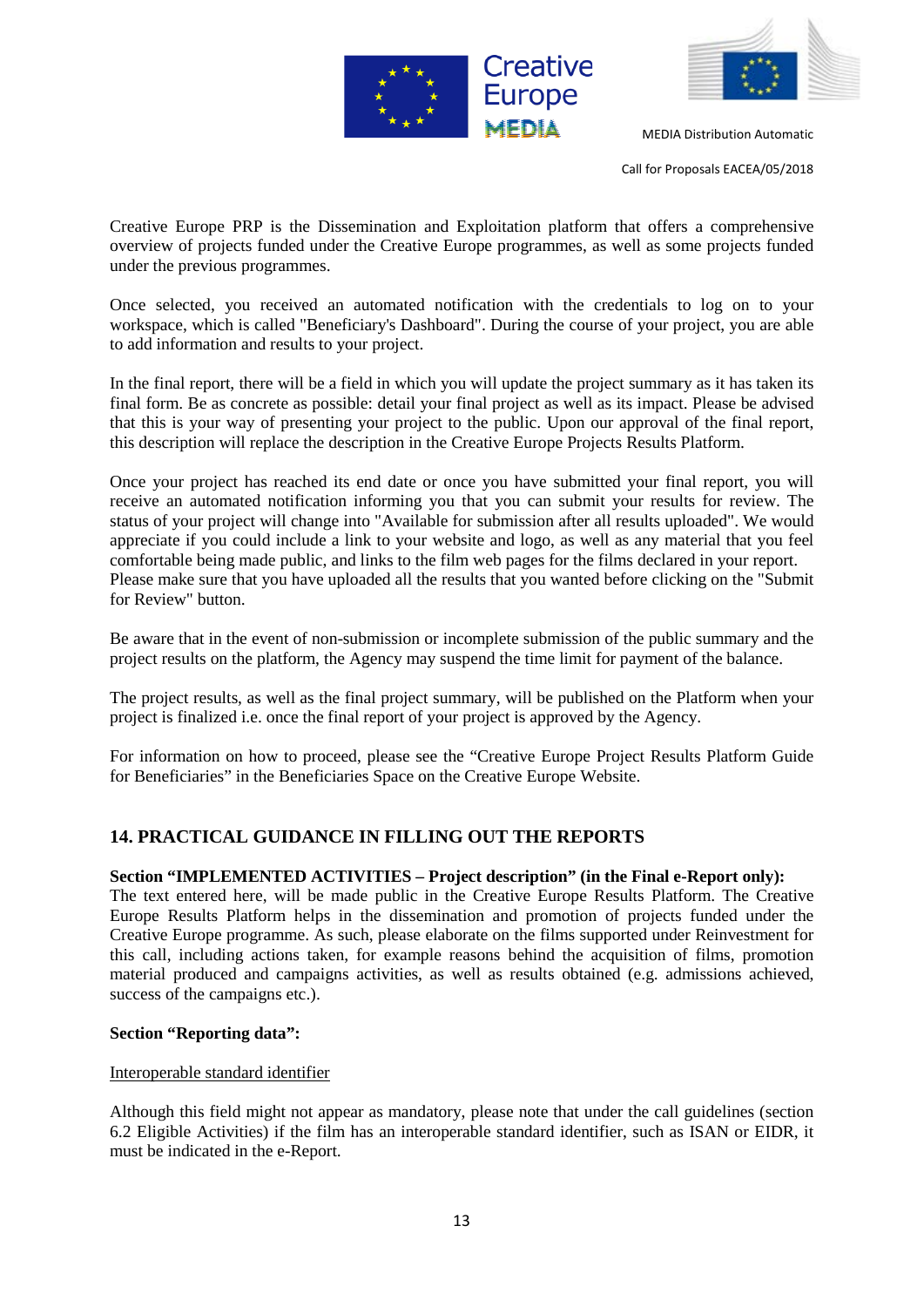



Call for Proposals EACEA/05/2018

#### Tick boxes indicated for headings

Please tick the boxes and fill in the relevant information **only** for the fields for which you are declaring costs in the financial statement part of the report.

In case of a multi-territory acquisition / release, please only indicate the territory(-ies) for which you are declaring costs in the e-Report.

#### Financial Statement

The "contractual" column reflects the estimated budget (Annex III of the grant agreement) and cannot be modified. The "declared" column should reflect the actual costs incurred up until the submission of the report, and that are being declared in the e-Report. The costs entered under the "declared" column can defer from the amounts entered in the "declared" column.

The budget must be balanced. This means that the total amount of the costs declared must be equal to the total of the amount of income. If the budget is not balanced it is not possible to submit the eReport and an error message will appear.

"European Union grant requested": For progress reports, enter the amount being requested for the 2nd pre-financing payment. This should be the same as the amount being requested in the 2<sup>nd</sup> pre-financing payment request document and can be more than 60% of the total budget at progress report stage. For final reports, enter the full amount you are requesting. This should be: the 1<sup>st</sup> pre-financing amount (where applicable) + the  $2<sup>nd</sup>$  pre-financing amount (where applicable) + the balance being requested. The amount should be either the maximum grant amount stated in article I.3 of the grant agreement or 60% of the total eligible costs, whichever is the lower.

"Other EU support"/"Other public support": please enter the amounts received, where applicable, and state the source of funding in the progress/final activity report document.

"Contribution financed by the distributor" should be calculated as follows: "Total costs declared" - "European Union grant requested" - "Other EU support"/"Other public support" (if applicable) = "Contribution financed by the distributor".

#### **Attachments:**

**"Progress/Final activity report":** Please use the templates linked to the call 05-2018, to be found in the beneficiaries' space. [https://eacea.ec.europa.eu/creative-europe/beneficiaries-space/distribution](https://eacea.ec.europa.eu/creative-europe/beneficiaries-space/distribution-automatic-support-2018_en)automatic-support-2018 en Please respect the templates and do not delete any of the questions.

For costs declared under sub-heading 1.1, please provide information on the co-productions, such as the strategy of how and why you co-produced these films, expectations you have for their release etc.

For costs declared under sub-heading 1.2, please provide information on the co- acquisitions, such as the strategy of how and why you acquired these films, expectations you have for their release etc. If the films have already been released, please also provide results obtained from the releases of the films.

For costs declared under heading 2, please elaborate on the results of the releases, marketing and promotion activities and the campaigns for the releases of the films.